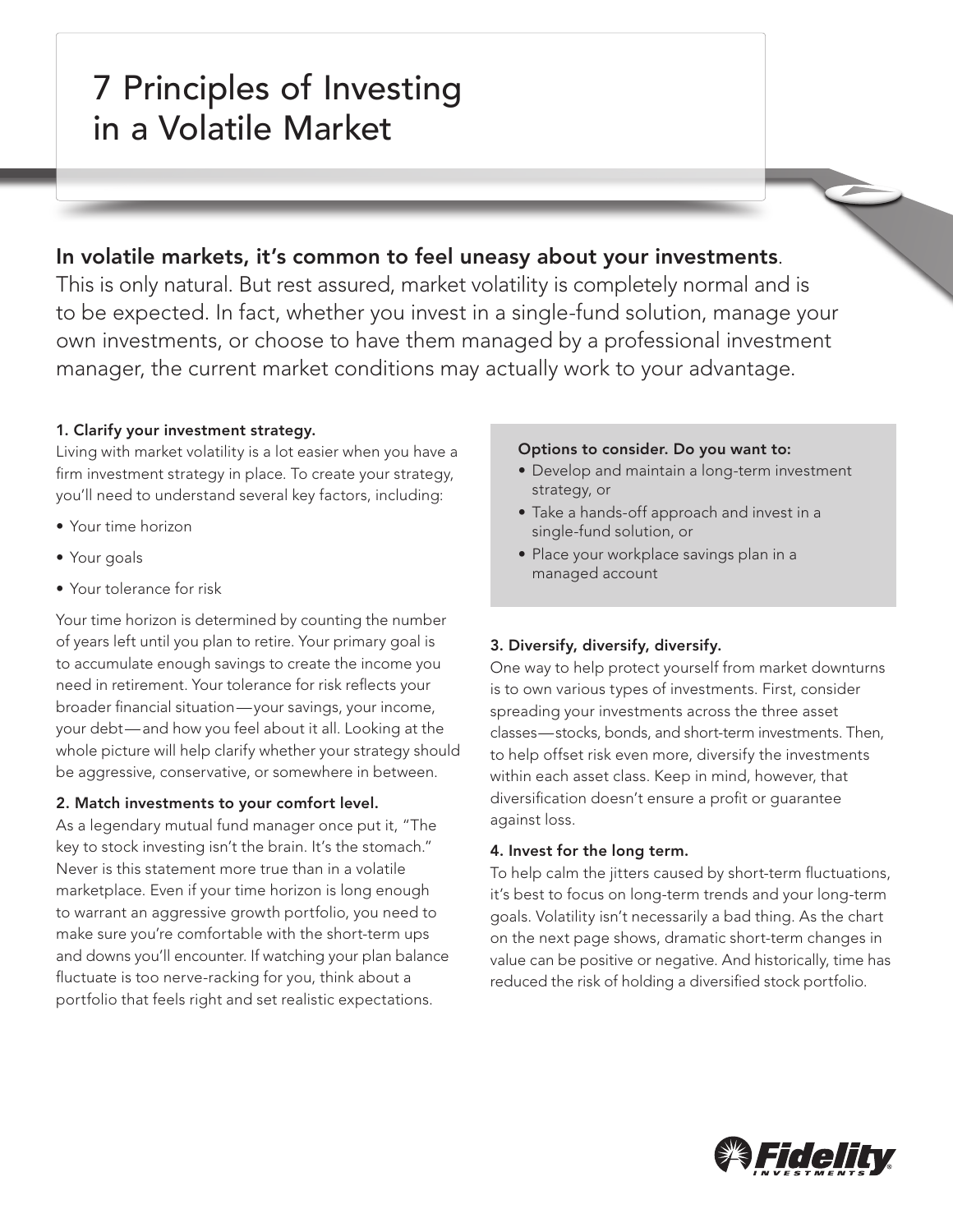#### The market is much calmer in the long run.

This chart shows the span between the largest average 1-year, 5-year, 10-year, and 20-year gains and losses among three key market indexes for the period 1926–2017. As you can see, short-term holdings (especially in stocks) are extremely volatile. Historically, a long-term approach has provided a much smoother ride.



Source: Ibbotson Associates, 2018. This chart is a graphical representation of the best and worst rolling 12-month, 5-year, 10-year, and 20-year periods for the S&P 500® Index, Bloomberg Barclays U.S. Aggregate Bond Index, and U.S. 30-day Treasury bills for the period 1926–2017.

Past performance is no guarantee of future results. Returns include the reinvestment of dividends and other earnings. This chart is for illustrative purposes only and does not represent actual or implied performance of any investment option.

Stocks are represented by the S&P 500® Index, which is a market capitalization–weighted index of 500 common stocks chosen for market size, liquidity, and industry group representation to represent U.S. equity performance.

Bonds are represented by the U.S. Intermediate Government Bond Index, which is an unmanaged index that includes the reinvestment of interest income.

Short-term instruments are represented by U.S. Treasury bills, which are backed by the full faith and credit of the U.S. government. Inflation is represented by the Consumer Price Index (CPI), is a widely recognized measure of inflation, calculated by the U.S. government.

Inflation is represented by the Consumer Price Index, (CPI) is a widely recognized measure of inflation, calculated by the U.S. government.

Stock prices are more volatile than those of other securities. Government bonds and corporate bonds have more moderate short-term price fluctuation than stocks but provide lower potential long-term returns. U.S. Treasury bills maintain a stable value (if held to maturity), but returns are generally only slightly above the inflation rate. You cannot invest directly in an index.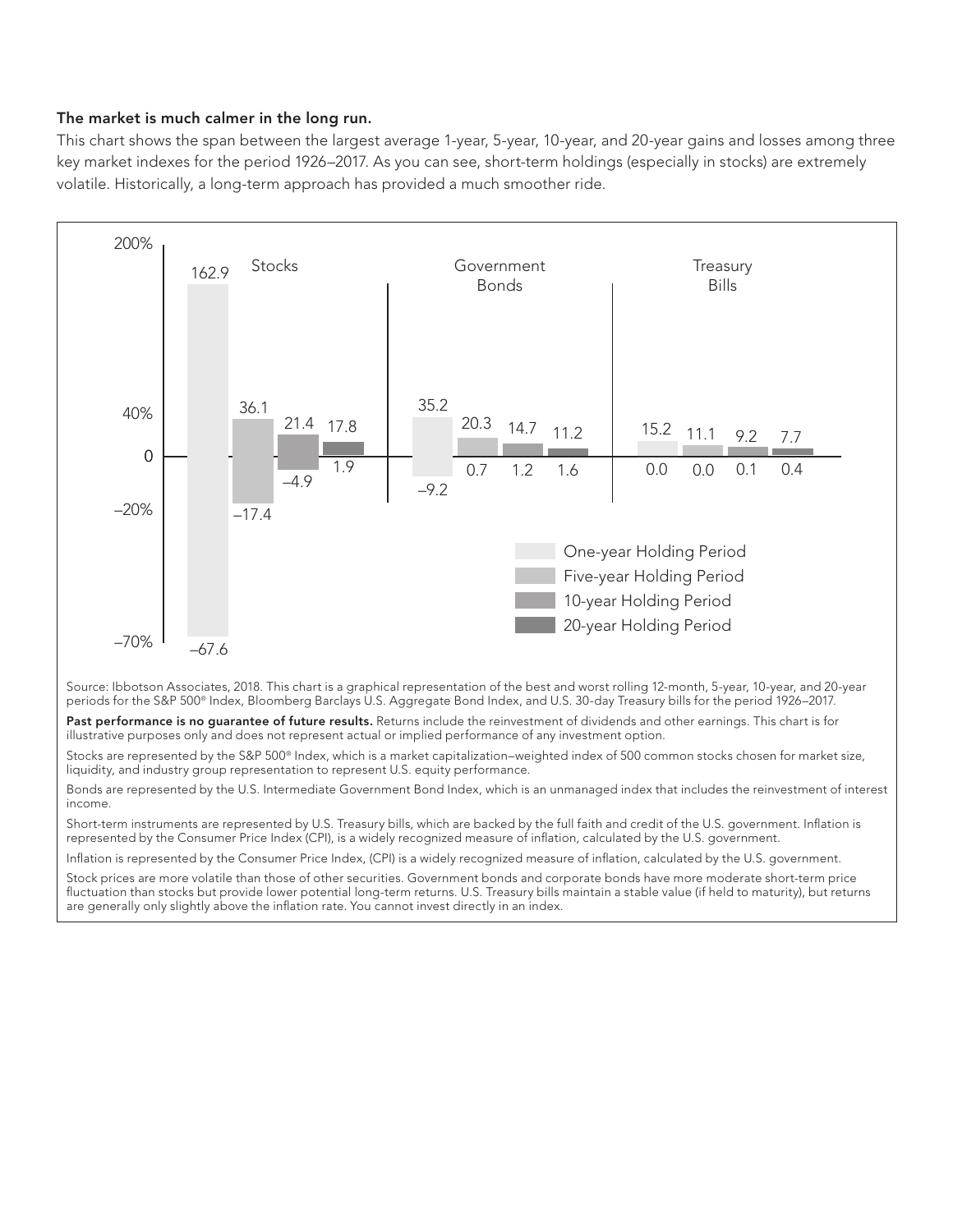#### 5. Don't try to time the market.

No one can consistently predict the market, not even the experts. Yet many investors think they can guess what will happen, based on hunches or rumors. Unless you know precisely when to buy or sell, you can, and probably will, miss the market. This can really cost you. Most of the market's gains occur in just a few strong, but unpredictable, trading days here and there. To benefit from the market's long-term performance, you need to be in the market on those days. This means you have to invest for the long run and stick with it throughout the market's ups and downs.

#### 6. Do well "on average."

By investing regularly over months, years, and decades, you can actually benefit from a volatile market. Through a time-proven investment technique called dollar cost averaging, you simply put a set amount in each of your plan investments every pay period, regardless of how the market's doing. Over the years, your money buys more units of each investment option when prices are low, and fewer when prices are high. As a result, the average price per share of your investments may be lower than if you invested all your money at once. (See the table at the right.) More importantly, you avoid the temptation of trying to time the market.

#### 7. Consider a hands-off approach.

If you choose not to develop and maintain a long-term investment strategy yourself, consider a "hands-off" approach. This kind of approach typically uses a managed account or a single-fund solution. A managed account service enables you to delegate the management of your workplace savings plan to professional investment managers. The single-fund solution offers two types of asset allocation funds to choose from: target date funds (based on an anticipated retirement date) and target allocation funds (based on a risk tolerance and time horizon). With target date funds, the asset mix of stocks/ bonds automatically becomes more conservative as the target retirement date approaches. Choose the fund that represents your anticipated year of retirement. With target allocation funds, the asset mix varies from conservative to aggressive. Simply select the target allocation fund that you feel best meets your risk tolerance, time horizon, and investment goals.

The investment risk of each target date fund changes over time as the fund's asset allocation changes. The funds are subject to the volatility of the financial markets, including that of equity and fixed income investments in the U.S. and abroad, and may be subject to risks associated with investing in high-yield, small-cap, and foreign securities. Principal invested is not guaranteed at any time, including at or after the funds' target dates.

#### HERE'S HELP

Right now is the perfect time to evaluate how you're invested. For the information, tools, and resources you need to create and manage your investment strategy:

• Visit Fidelity NetBenefits®

In markets like these, Fidelity can help.

Volatile markets can make you wonder if you're on track to meet your investment goals. Now it's time to put that uncertainty to rest.

Fidelity has helped clients through all types of markets for more than 70 years. Let us put that experience to work for you and provide you with the help you may need.

# Interested in a more hands-off approach?

To find out whether your workplace savings plan offers a professionally managed service—or if you're interested in investing in a single yet diversified fund strategy or you want to learn more about all the other investment options available in your plan—log in to Fidelity NetBenefits® today.

#### Dollar cost averaging

Investing a fixed amount at regular intervals is one way to deal with the inevitable dips and gains in the stock market. As this table shows, dollar cost averaging can result in a better average share price than trying to time your purchase. For more about this strategy, see Principle #6.

|          | Share Price | Investment | <b>Shares</b><br>Purchased |
|----------|-------------|------------|----------------------------|
| January  | \$10        | \$100      | 10                         |
| February | \$7         | \$100      | 14.3                       |
| March    | \$6         | \$100      | 16.7                       |
| April    | \$8         | \$100      | 12.5                       |
| May      | \$9         | \$100      | 11.1                       |
| Total    | \$8 average | \$500      | 64.6                       |

Dollar cost averaging does not ensure a profit or guarantee against loss in declining markets. For the strategy to be effective, you must continue to purchase shares both in market ups and market downs.